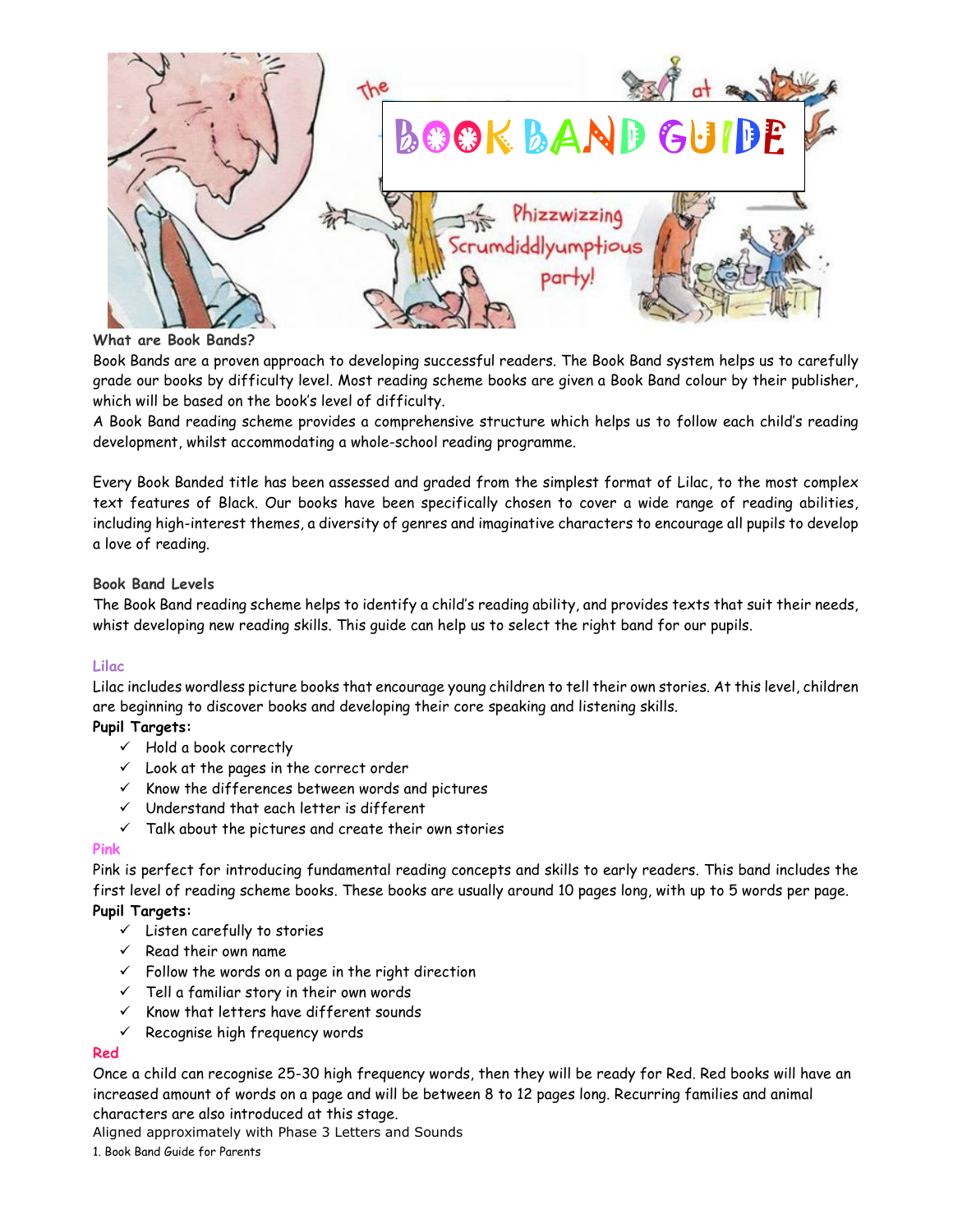# **Pupil Targets:**

- $\checkmark$  Find the title of the book
- $\checkmark$  Use illustrations to help them understand what is happening in a story
- $\checkmark$  If they are unfamiliar with a word, they will try to think of a word that would
- $\times$  make sense in that sentence
- $\checkmark$  Know what a full stop is
- $\checkmark$  Sing the alphabet song
- $\checkmark$  Use phonemes to read words such as 'cat', 'if' and 'up'

Books at this level present children with new vocabulary. The amount of words per page has slightly increased, with one new word for every twenty familiar words. Non-fiction titles at this level build on children's interests and encourage discussion around high-quality photographs. Yellow banded books are usually around 15 pages long, with either 1 or 2 sentences per page.

Aligned with Phases 3/ 4 of Letters and Sounds

# **Pupil Targets:**

- $\checkmark$  Retell a story from memory
- $\checkmark$  Read a book without pointing at the words, unless they get stuck
- $\checkmark$  Blend phonemes together to understand a word, e.g. d-o-g
- $\checkmark$  Use punctuation, such as speech marks and question marks
- $\checkmark$  Notice and correct some of their mistakes
- $\checkmark$  Sometimes, they can work out what is going to happen next in a story.

# **Light Blue**

Once children can recognise 100 high frequency words, then it's time for Blue. Books at this level will start to become more complex and children will rely less on illustrations. The books in this band also teach children how to read with insight and will encourage them to read with expression. Aligned with Phases 4/ 5 of Letters and Sounds

## **Pupil Targets:**

- $\checkmark$  Choose books that they are interested in from the library
- $\checkmark$  Talk about a story in their own words
- $\checkmark$  Start to choose different books to read
- $\checkmark$  Don't always need pictures to help them understand a story
- $\checkmark$  Notice and correct some of their mistakes
- $\checkmark$  Answer questions about the story to show a level of understanding
- $\checkmark$  Read words such as 'some', 'little', 'when', and 'out'

## **Green**

Books banded Green will have more characters and different forms of text, such as non-fiction, rhymes, diagrams and verse. They introduce more compound words, some longer sentences and more punctuation. These books are usually 20 pages long with either 3 or 4 sentences per page. Aligned with Phase 5 of Letters and Sounds

## **Pupil Targets:**

- $\checkmark$  Talk about each of the characters
- $\checkmark$  Start to read fluently, and use full stops and commas
- $\checkmark$  Notice rhyming words, even if they are not familiar with them
- $\checkmark$  Read texts in unusual layouts, such as in speech bubbles and lists
- $\checkmark$  Use a contents page and glossary in non-fiction books
- $\checkmark$  Think about the overall plot of the book and talk about how they think it will end

## **Orange**

Once children recognise 250 high frequency words they progress to Orange, which introduces new words and reinforces those already encountered. Orange books will have an increased amount of words on each page, they will also have more pages within the book varying between 16 to 24 pages with 4 or 5 sentences per page. Aligned with Phases 5/ 6 of Letters and Sounds

## **Pupil Targets:**

- $\checkmark$  Read longer sentences that use 'because', 'if' and 'so'
- $\checkmark$  Read three syllable words out loud
- 2. Book Band Guide for Parents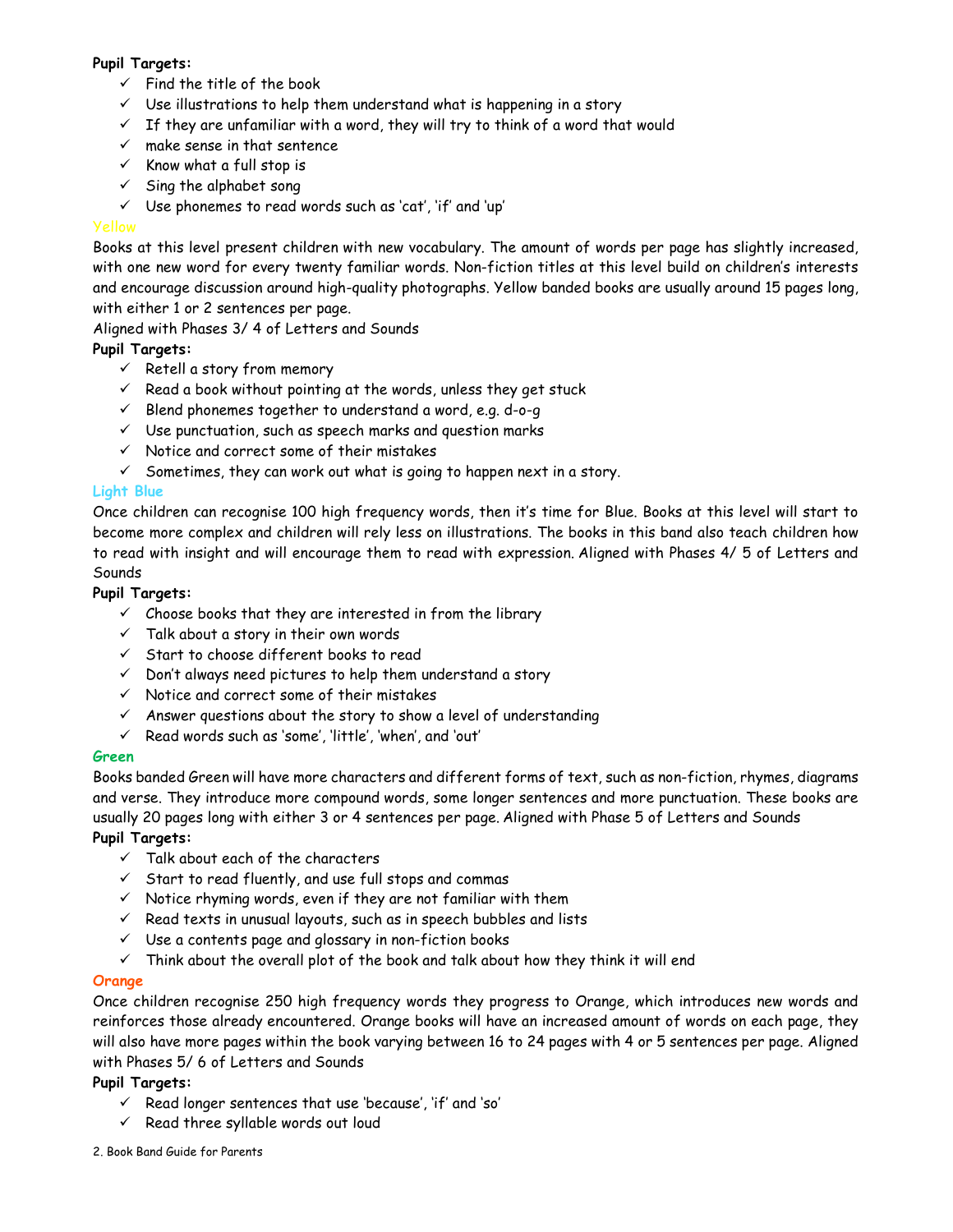- $\checkmark$  Use punctuation correctly when reading aloud
- $\checkmark$  Split a story up into sections and talk about the beginning, middle and end
- $\checkmark$  Don't rely on pictures to understand what is happening in a story
- $\checkmark$  Know what fact, fiction and non-fiction means

#### **Turquois**

Turquoise books will include an increasing number of adjectives and more descriptive verbs. The number of pictures on each page will decrease, whereas the text amount will increase. High-interest themes such as danger, courage and anger are introduced, and children will be confident with around 450 high frequency words. Aligned with Phases 5/ 6 of Letters and Sounds

#### **Pupil Targets:**

- $\checkmark$  Read silently in their head
- $\checkmark$  Read a sentence aloud with the correct expression
- $\checkmark$  Know why certain types of punctuation are used and how it affects the sentence
- $\checkmark$  Fluently read long sentences and paragraphs
- $\checkmark$  Decode unusual words by using the sounds they already know
- $\checkmark$  Read both fiction and non-fiction books

#### **Purple**

Purple books will start to have more longer sentences and a wider range of challenging vocabulary. A lot of Purple books will start to have shorter chapters to encourage a child's reading ability. Children will have encountered more of the high frequency words by this level, and teachers will be promoting reading for pleasure. Aligned with Phase 6 of Letters and Sounds

## **Pupil Targets:**

- $\checkmark$  Read silently in their head for longer periods of time
- $\checkmark$  Read longer books with short chapters
- $\checkmark$  Read fiction, non-fiction and poetry
- $\checkmark$  Sound out most unfamiliar words as they read
- $\checkmark$  Use a dictionary to find the meaning of a word
- $\checkmark$  Explain why they think a book is good or not

#### **Gold**

Gold books have a much more sophisticated style of language and will try to challenge the reader. Children at this reading level will now be able to understand unusual text layouts, complex language and notice the variation between different characters. These books will usually have about 25 pages with 5 to 10 sentences per page. Aligned with Phase 6 of Letters and Sounds

## **Pupil Targets:**

- $\checkmark$  Read silently and read aloud with confidence
- $\checkmark$  Know how to use a contents page, glossary and index
- $\checkmark$  Use punctuation to help them to read clearly
- $\checkmark$  Read books that have longer chapters
- $\checkmark$  Learn new information from reading non-fiction books
- $\checkmark$  Find information about authors which will help them to select certain books
- $\checkmark$  Talk about the way a story has been written

#### White

Sentences with two or three clauses and several verbs become more common in White and the length of texts extends to around 1,000 words to help build reading stamina. Real-life problems are also introduced to encourage empathy.

## **Pupil Targets:**

- $\checkmark$  Find it easy to read silently
- $\checkmark$  Read for longer periods of time without stopping
- $\checkmark$  Use a dictionary and thesaurus
- $\checkmark$  Find certain pieces of information in texts
- $\checkmark$  Express opinions and ideas about what they have read
- $\checkmark$  Read a book without any pictures or illustrations
- $\checkmark$  Understand page features, such as titles, headings and sub-headings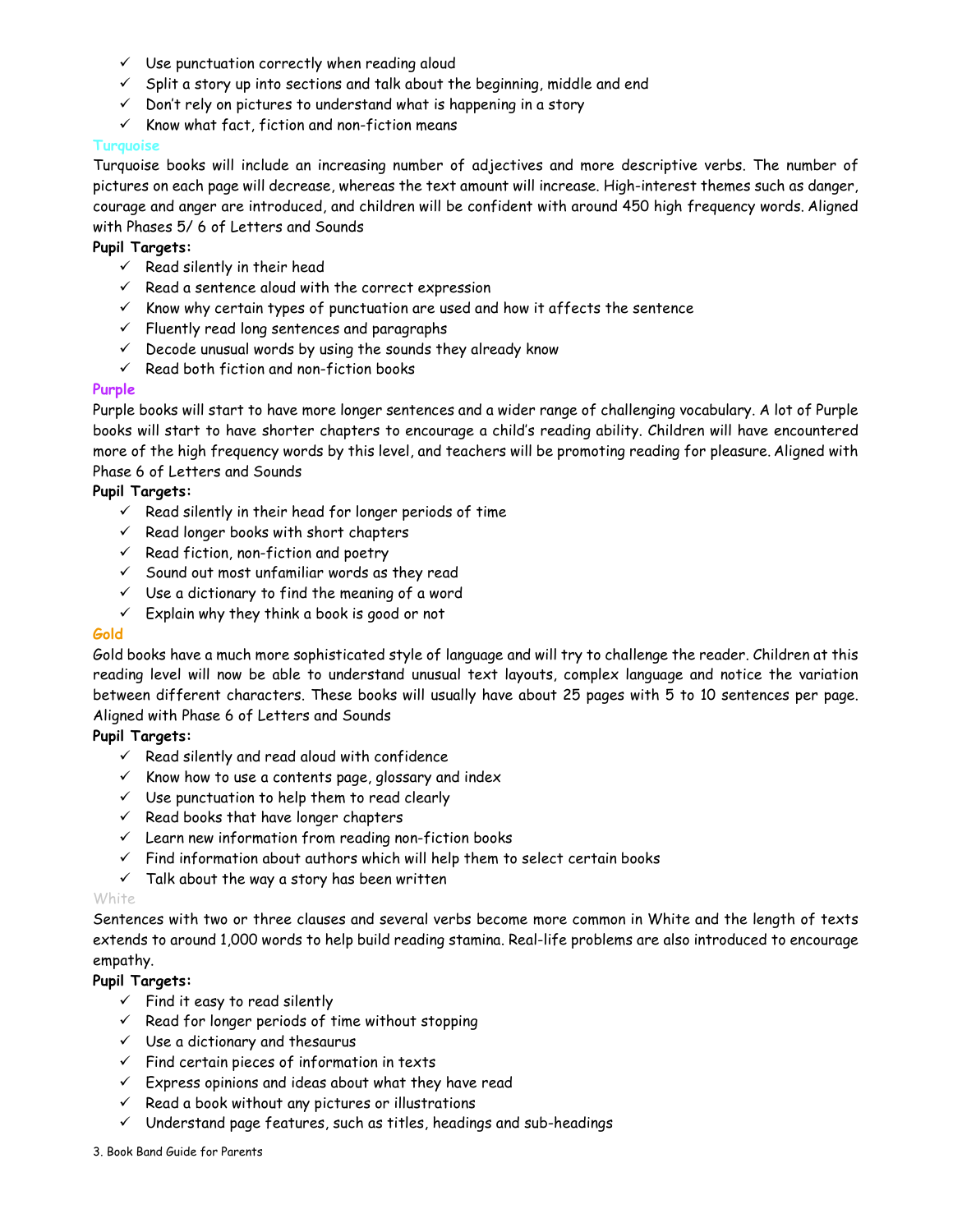#### **Lime**

Lime provides a variety of chapter books and non-fiction titles. Lime readers should be encouraged to experience different texts, writing styles and genres to develop their own reading tastes. This colour band also includes a variety of topics and issues to provoke discussion.

# **Pupil Targets:**

- $\checkmark$  Notice the smaller details within the book
- $\checkmark$  Read silently most of the time
- $\checkmark$  Re-read texts, unfamiliar language and complex sentences
- $\checkmark$  Use different voices for different characters in a story and performance pieces
- $\checkmark$  Tell the difference between the narrator's voice and character dialogue
- $\checkmark$  Understand hidden messages within a text and understand how a character might be feeling
- $\checkmark$  Read for a longer period without losing concentration
- $\checkmark$  Use glossary and indexes to locate information quickly
- $\checkmark$  Read a variety of fiction, non-fiction, poetry and plays

#### **Brown**

Brown books will continue to give children a variety of texts they need to become confident and successful readers. A range of characters, topics and text styles help to keep children engaged and encourage discussion. **Pupil Targets:** 

- $\checkmark$  Read fluently and pause reading in a suitable place
- $\checkmark$  Develop their own opinion about a book and discuss it with other people
- $\checkmark$  Filter through text and highlight key sections of important information
- $\checkmark$  Revisit a text and find answers by skimming and scanning each paragraph
- $\checkmark$  Fully understand each text when reading a variety of fiction, poetry, plays and non-fiction
- $\checkmark$  Activity enjoy reading for pleasure

#### **Grey**

Children reading Grey banded books will be able to interpret more sophisticated word-play and understand a range of narration styles. Children should now be able to discuss the characters and narrator in much more detail. Children at this level may enjoy silent reading more, so allow time for regular quiet reading sessions.

## **Pupil Targets:**

- $\checkmark$  Develop own opinions of characters in a story
- $\checkmark$  Explain a character's motivations
- $\checkmark$  Understand the use of word-plays and puns
- $\checkmark$  Understand the use of figurative and literal language
- $\checkmark$  Make notes and highlight the key events in a story
- $\checkmark$  Talk in different voices to represent each character and narration
- $\checkmark$  Have a wider knowledge of narration style

## **Navy**

Navy books provide a selection of stories and non-fiction books, including a range of content, narrative styles and points of view. This level encourages readers to form opinions and discuss their own reading tastes. These books will have more complex text features, such as an overarching plot, deeper structures of character relationships and themes.

## **Pupil Targets:**

- $\checkmark$  Understand how the use of chapters and paragraphs are used to build up ideas
- $\checkmark$  Compare and discuss the work of an author whilst discussing the positives and negatives of a book
- $\checkmark$  Read more elaborate descriptive vocabulary
- $\checkmark$  Challenge themselves when reading and learn new things from texts
- $\checkmark$  Observe and explain the purpose, audience and viewpoints of different texts

## **Burgundy**

Burgundy books encourage children to synthesise information from different places in a text. Children are beginning to recognise how layers of meaning allow for the build-up of humour or tension and can discuss how the author has achieved the effects. Books at this level are written in a much subtler way, meaning that the reader will need to fully engage with a book in order to understand it.

## **Pupil Targets:**

4. Book Band Guide for Parents